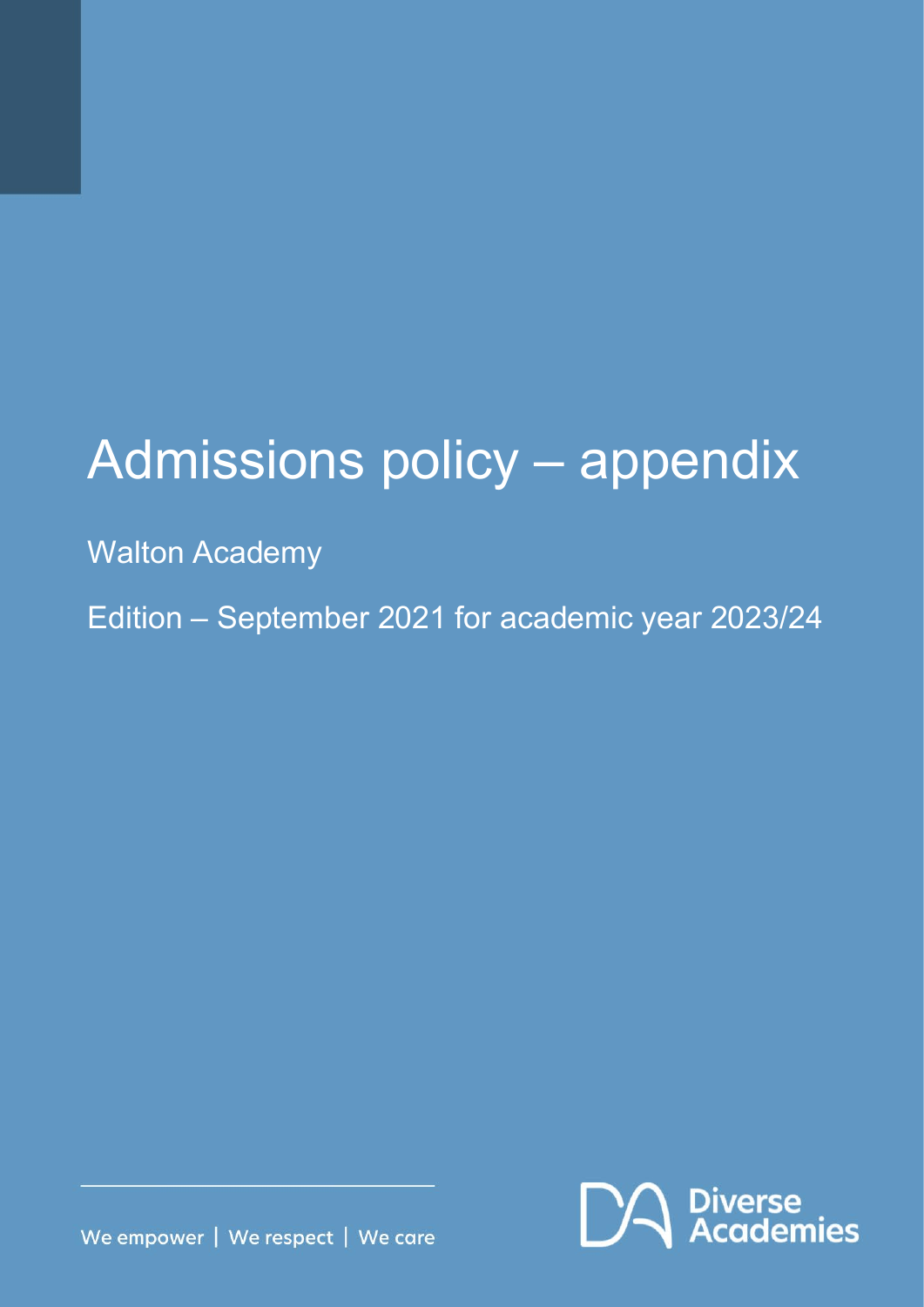### **Contents**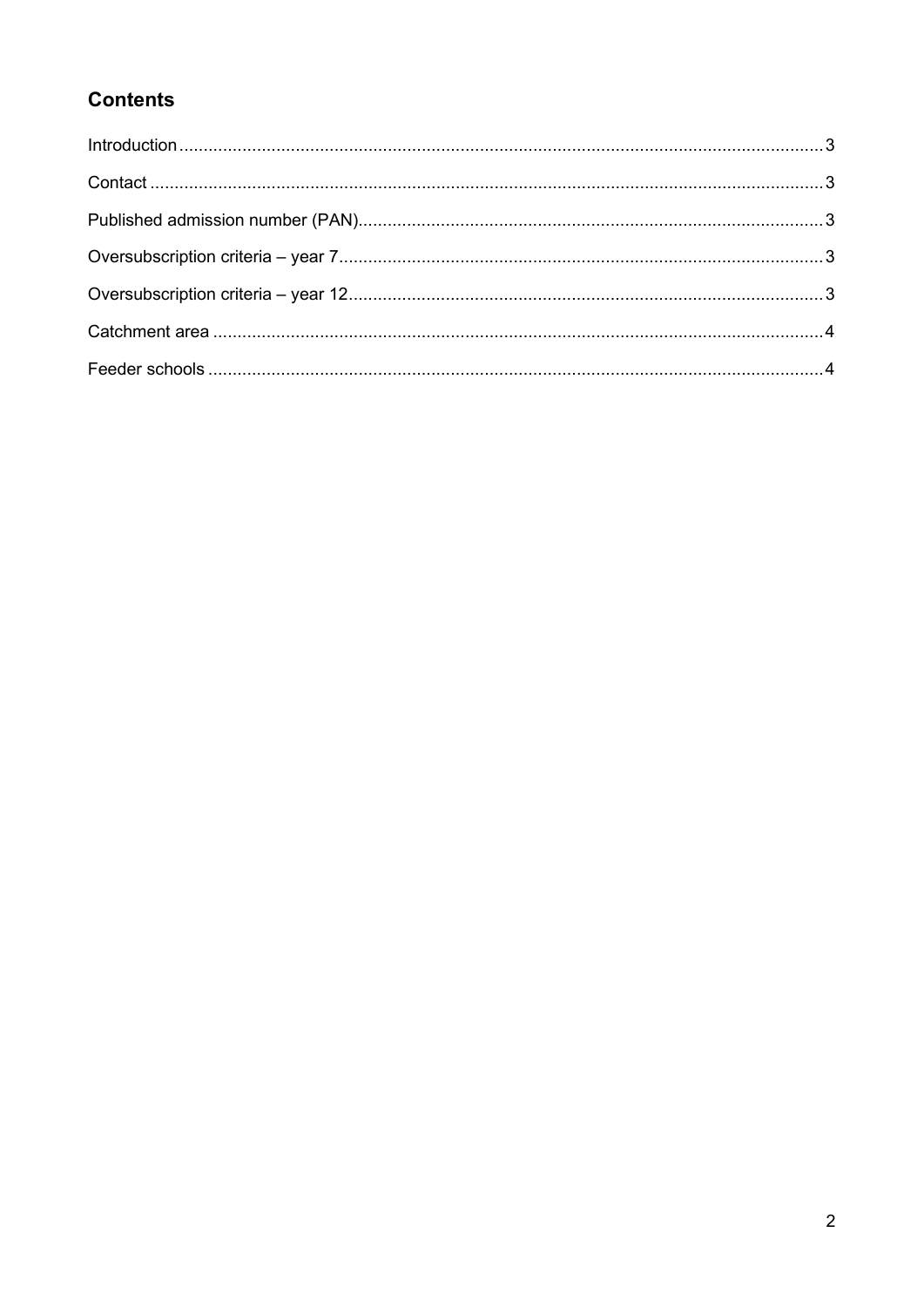#### <span id="page-2-0"></span>**Introduction**

This appendix should be referred to in conjunction with the Diverse Academies overarching admissions policy. It sets out the localised information for admission to Walton Academy the 'academy'.

#### <span id="page-2-1"></span>**Contact**

For any additional information or to book a trip around the academy, please contact Kim Dolby (Assistant Principal, Behaviour and Attitudes) at [kdolby@walton-ac.org.uk.](mailto:kdolby@walton-ac.org.uk)

#### <span id="page-2-2"></span>**Published admission number (PAN)**

The published admission number for entry to the academy in year 7 is 180.

Sixth Form: 100. The external PAN for year 12 is 20.

#### <span id="page-2-3"></span>**Oversubscription criteria – year 7**

|                | Looked after children and previously looked after children, including those children |
|----------------|--------------------------------------------------------------------------------------|
|                | who appear (to the admission authority) to have been in state care outside of        |
|                | England and ceased to be in state care as a result of being adopted.                 |
| $\overline{2}$ | A sibling who will be attending the academy when the application is made.            |
| 3              | Children of staff who have been employed at the academy for at least two years       |
|                | and/or are recruited to fill a demonstrable skill shortage.                          |
| $\overline{4}$ | Distance from the child's home to the academy with the child living closer to the    |
|                | academy being offered the place(s) first.                                            |

#### <span id="page-2-4"></span>**Oversubscription criteria – year 12**

For enrolment on all courses the requirements are five GCSE (or equivalent) at grade 5 or above, including English and mathematics. Each course also has recommended entry requirements, which can be accessed via the academy website: [www.walton-ac.org.uk/sixth-form/courses.](http://www.walton-ac.org.uk/sixth-form/courses)

Special consideration will be given for individual cases.